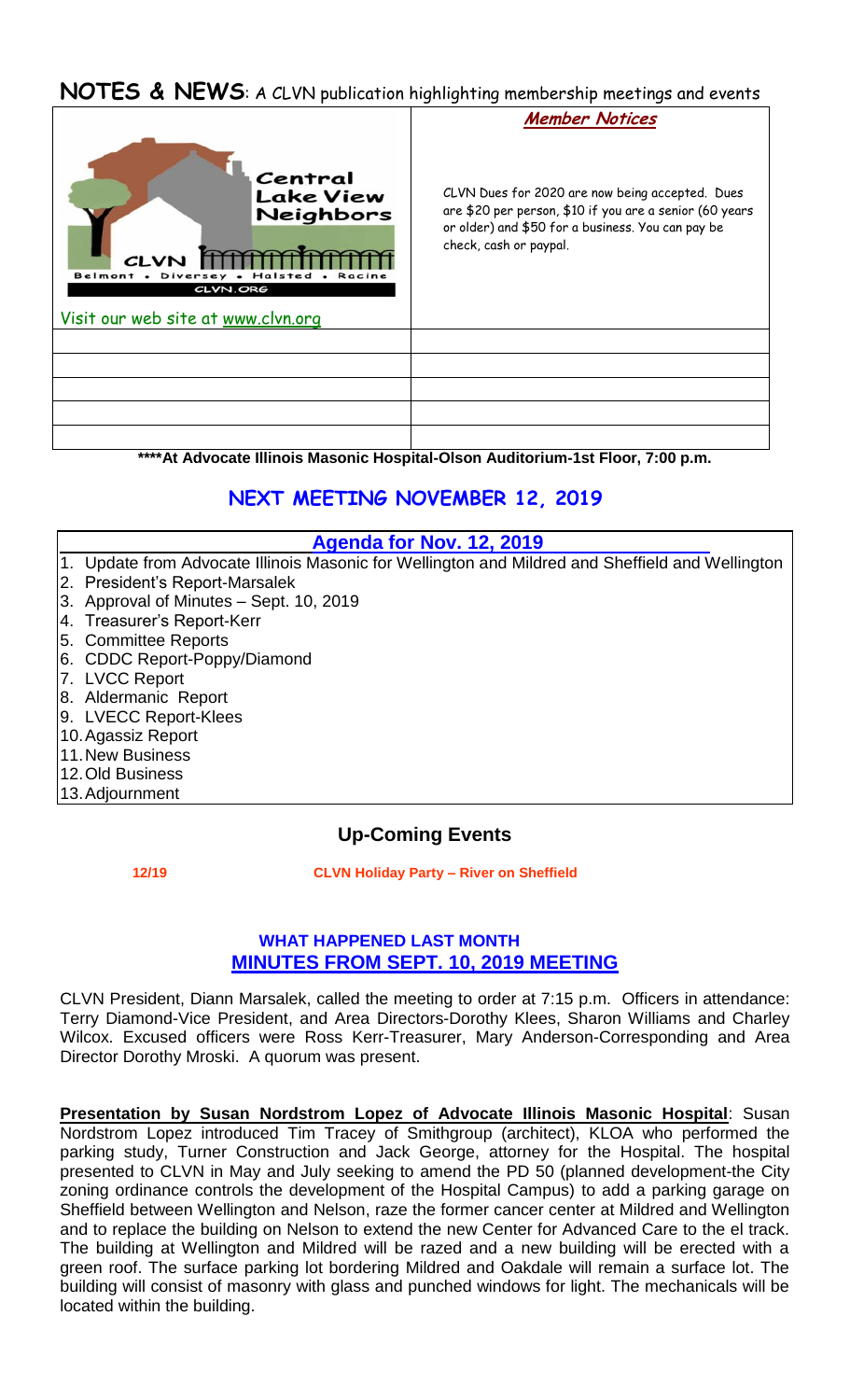A new parking deck is proposed as part of the PD 50. The first floor will house physical therapy with the other floors for parking. A traffic study was performed in March and June of 2019 during 7:45 a.m. to 8:45 a.m. and 5p.m.-6 p.m. During the recent study they found pedestrian and bike and car traffic all up from March study. The entrance and exit to the parking deck will be on Nelson. There are 408 spaces in the garage with 30 dedicated to the therapy patients so 378 can be used by staff and others. The Hospital will terminate contracts with the VIC and Century for 150 offsite parking spaces. There are 380 parking spaces in the garage on Halsted north of Wellington. There will be one lane to enter and exit on Nelson. Employees pay \$40.00 per month for parking. All parking spaces in garages amount to 1645 spaces. They are addressing lighting concerns and looking at sensors. A slide presented shows the wall or a covering to block the headlights on cars so this light will not spill on to the street. Also two large poles on the roof would be on sensors for lighting or have dimming capabilities. The intent is to keep light from spilling out onto Sheffield.

The Hospital would have to return for another amendment to use the additional far (building are) included in PD50. They are seeking to amend and expand the PD to include the property on Sheffield between Sheffield and Wellington and Nelson to build another parking garage to serve Advocate Medical Campus. They will meet with various city agencies. The Hospital hopes to appear before the Chicago Plan Commission on Oct. 23 and seek to have the PD amended in November of 2019.

A resident suggested the Hospital educate the staff to use public transportation as a way to reduce parking and traffic congestion. The Hospital informed us many of the employees come from far places to work and work 12 hour shifts leaving at odd times. Another resident raised concerns about traffic congestion on Sheffield and pedestrian safety. The Hospital plans to move the entrance to the garage to Nelson to take some traffic off Sheffield. The Hospital will eliminate a curb cut on Sheffield. The Chicago Dept. of Transportation is reviewing the plans and may require additional crosswalks. Another resident is concerned about the traffic congestion during Cubs games, concerts at the VIC and neighborhood traffic. Another resident offered the Hospital should consider staggering the garage use by moving employees to other garages and using this new structure for patients and visitors. The Hospital indicated patients want a closer facility to park in. Another resident asked about converting the parking structure into offices in the future if parking demand decreased. The Hospital said it was not feasible due to the height of the ceilings which were lowered to keep overall height of the garage and low as possible. Jack George, attorney for the Hospital, informed the group the Hospital will not be using the space by the el as part of their floor area ratio or FAR.

Marsalek informed the Hospital that there are still open items and the matter was not ready for a vote. It was suggested the hospital draw up the required documents and covenants for CLVN to review. They will present at the next meeting on Nov. 12, 2019.

#### **Second Presentation by 3141 N. Sheffield to Amend the Type 1 Zoning:** Tabled to the next meeting.

**President's Report:** The final Community Policing and CLVN meetings for 2019 will be Nov. 12. Marsalek reminded members that CLVN dues for 2020 will be due on January 1, 2020 and are now being accepted. You can pay on paypal or send to our Treasurer, Ross Kerr, 3033 N. Clifton, Chicago. Thanks to all who made our summer movies so successful including our sponsors. A fall fest to meet the neighbors will be held on Sunday Sept. 22, 2019 at Bar Cocina on Sheffield from 3-5 p.m. for \$20.00 which includes drinks and food. The Festival of the Arts will be this weekend at Broadway and Belmont. CLVN will work with Agassiz on the Halloween Party. CLVN will be making our donation to Agassiz for their advanced learning lab on Sept. 23, 2019. Last month CLVN approved donating \$5000.00 to Agassiz for the FUSE Stem Program. This is a match of funds with Ald. Tunney's \$5000.00 donation to the Learning Lab. A grant was received from Boeing for the balance to fund the Learning Lab. The CLVN Holiday Party will be held on Dec. 19, 2019 at the River on Sheffield. \*\*\* Since the meeting CLVN was informed that the Halloween Party at Agassiz was cancelled due to the teacher's strike.

**Treasurer's Report**: Marsalek reported for Kerr. The account balance for all our accounts is \$19,775.71. Income was from memberships, movie night and interest. Expenses were Constant Contact for our emails and movie night.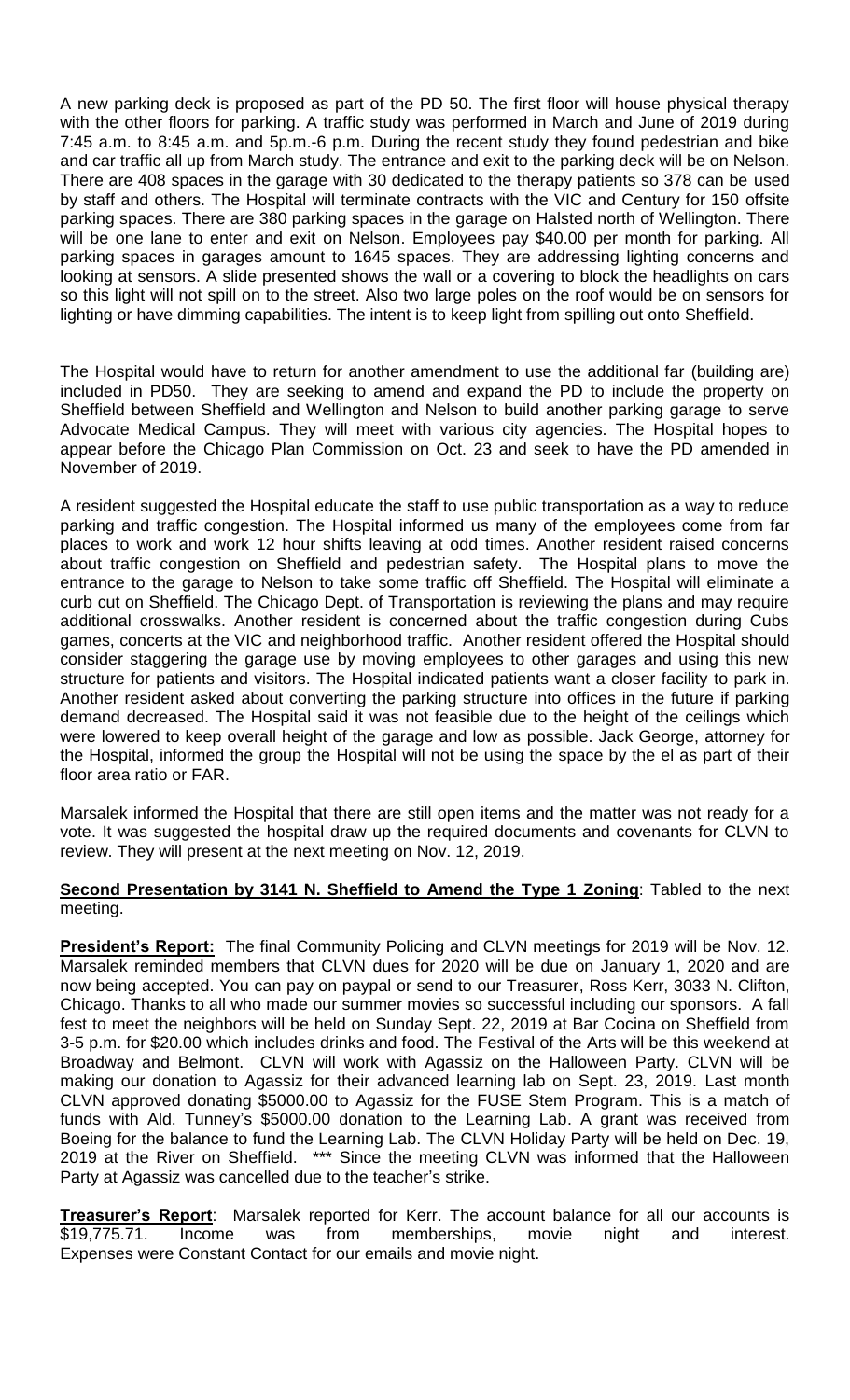**Approval of July 9, 2019 Minutes**: A motion was made by Terry Diamond to approve the minutes from July 9, 2019 which was seconded by Charles Wilcox. The motion passed unanimously.

**Beautification Report**: Marsalek reported that volunteers are need to plant spring bulbs and mums on the corners on Sept. 28 and 29, 2019 from 11-2p.m. We will also put mulch on the corners. Send an email to [centrallakeviewneighbors@gmail.com](mailto:centrallakeviewneighbors@gmail.com) if you can help.

**Nominating Committee**: The election of CLVN officers for 2020 will be held on the November 12, 2019 meeting. If you want to run for an office contact Terry Diamond, Chair of the CLVN Nominating Committee. A slate of officers will be announced in October before the November election. We need a Treasurer and a Recording Secretary who takes the minutes at the meeting. You can view the descriptions at the CLVN By-Laws on the CLVN website.

**Ald. Report**: Jessup introduced Ethan Cox who is a new staffer for Rep. Feigenholtz. Rep. Feigenholtz was chairing a town hall meeting on the climate. There will be a property tax workshop at Ann Sather's on Sept. 19 from 6-7:30 p.m. Bring your tax bill. You can sign up for Rep. Feigenholtz newsletter and they are on both facebook and twitter. Jessup reported there are 409 police staff at the 19<sup>th</sup> District which was up from 326 at the time after the merger. An Aids Garden Chicago Memorial Space will be located at the lake in the space south of Belmont. There will be 2 water fixtures and a sculpture. The Governor's Capitol Plan helped to fund the garden along with Reps. Feigenholtz and Harris. The Chicago Park District and Mayors Emanuel and Lightfoot also are on board with the garden. The garden will be a living and interactive space. This will be a 2 million dollar project.

Ald. Tunney also addressed the membership. He attended three days of the trial of the offender charged with the murder of a young man a few years ago on Sheffield near Oakdale. A jury deliberated and returned a finding of guilty for involuntary manslaughter. A sentencing hearing will be in the future.

**Planning & Zoning Committee Report:** Poppy reported the committee is reviewing the request of the Hospital and 3141 N. Sheffield.

**CDDC Report**: Poppy reported a review was done of the plan by Optima for the space at Treasure Island which will be a mixed use with 254 apartments and 900 sq ft of retail space. Ald. Tunney commented that the population of the City is decreasing. Downtown has empty nest esters and young people living there. There are 55,000 individuals living in the ward compared to 60,000. Plans now look to increase density near commercial areas. Density has decreased from Ashland to Racine as more single family homes are being built.

**LVCC Report:** Tabled to the next meeting.

**Lake View East Chamber of Commerce**: Maureen Martino also reported on the plan for the former site of Treasure Island. Businesses like when more people are living in the area and less density hurts businesses. New planters have been installed on Belmont. Cement was laid at the corner of Wellington and Sheffield by fish Bar so the mud pit is gone. The security team is active and has found many overhead garage doors open while patrolling. You can attend or volunteer for the Festival of the Arts which is in its  $15<sup>th</sup>$  year. The festival is held on Broadway this weekend. Dry Hop and Pastoral will be showcased. There will be a children's area, music, wine garden and a cooking area along with art. You can participate in the Lake View supper club which goes monthly to neighborhood restaurants for dinner specials. Residents thanked the custodial staff for cleaning the neighborhood and security for the work they do in the neighborhood.

Ald. Tunney told us that recreational marijuana is looking at occupying the space at John Barleycorn on Clark. Triangle and Hawthorne Neighbors will discuss this at their community meetings. Also sports betting will be near Wrigley.

**Agassiz**-No report

**Chicago Cubs**: No report

**Old Business**: None

**New Business**: Saliture announced that Our Lady of Mount Carmel is hosting a Fall Fest on Sept. 21, 2019 with tickets \$40.00. Volunteers and sponsors are needed. Marsalek